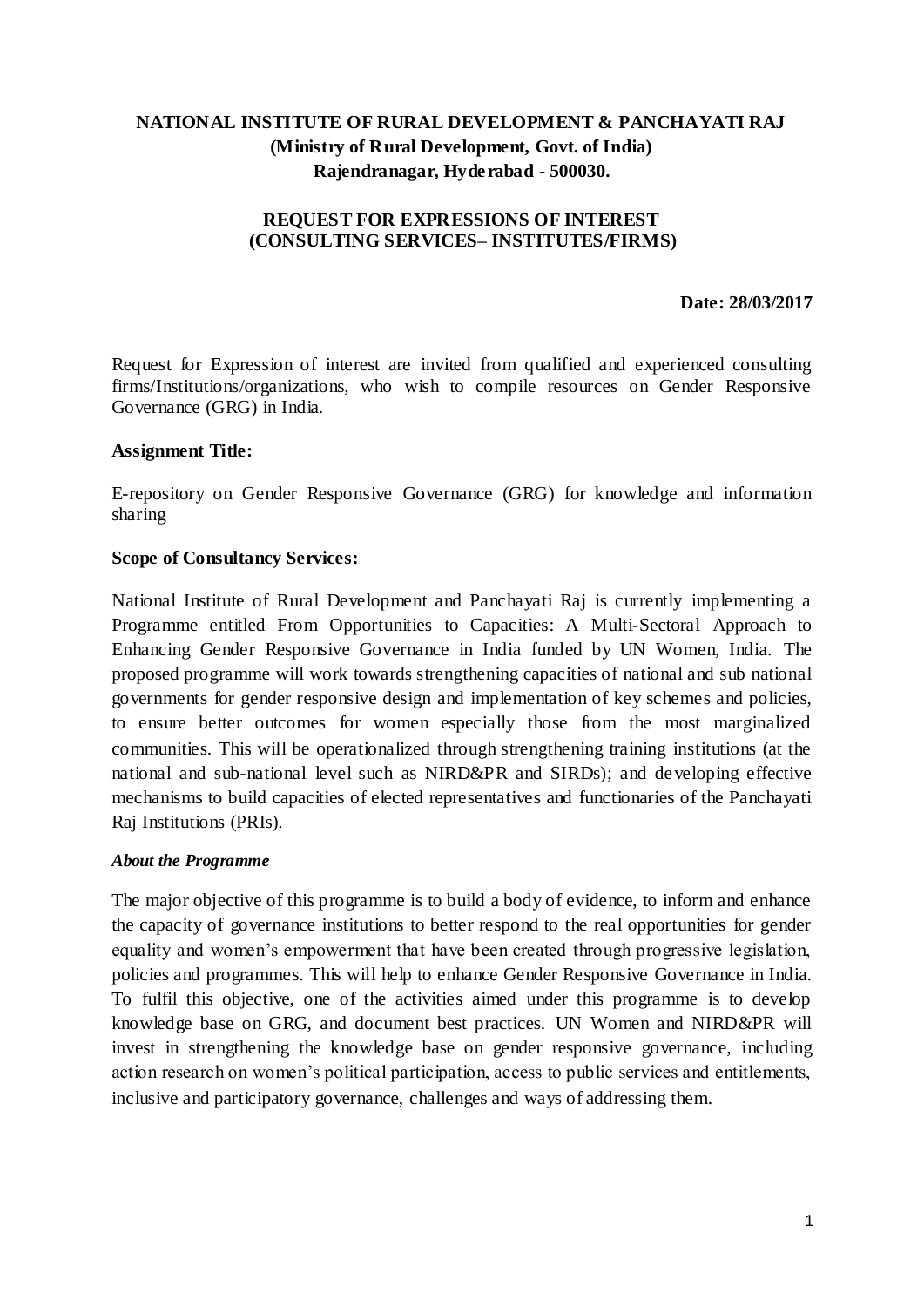## *About the E-Repository*

As part of this project, efforts will also be made to establish mechanisms for systematic documentation and collation of knowledge products so that the institution can become a hub for knowledge sharing on GRG in the short term and as a Centre of Excellence in the long term.Under this effort it is expected to develop an e-repository on GRG for knowledge and information sharing including e-module for Elected Women Representatives (EWRs) at the

Gram Panchayats. This e-repository will serve as a mechanism for managing and storing digital content and provide an open access, global digital resource that collects, preserves and shares information on GRG. This will be useful for Elected Representatives especially women, Panchayati Raj Functionaries, Development Activists and Researchers. This will help to connect people interested in Gender Responsive Local Governance with information and expertise.

## **The Expected Outputs /Key Activities of the Consultancy Services:**

This e-repository may include a wide range of content for a variety of purposes and users. Typically, content should include the following:

- 1. Contact details of Key Resource Persons in Local Governance with an expertise in Gender;
- 2. List of Research Centres and Training Institutes which work in the area of GRG (Registered Centres and Training Institutes) with their complete contact detail;
- 3. List of NGOs working in the area of GRG (Registered NGOs) with their complete contact detail;
- 4. Collection and compilation (without any copy right violation) of available training manuals and handbooks on GRG;
- 5. Research outputs in GRG in the form of journal articles or research data, e-theses, elearning objects;
- 6. Learning material (audio-visual) in GRG; and
- 7. Administrative gender segregated data on Governance especially in Local Governance in India across States.

### **Deliverables:**

- Submission of work plan which should include timeline for all the deliverables
- Monthly report on the activities done
- Compilation of all collected resources and categorization
- Provide a single point access to knowledge on GRG especially in Local Governance

### **The Organizations/Institutions/Agencies who are interested in being considered for this assignment should fulfil the following criteria:**

- The consultant firm/organization/institution should have prior experience  $\&$  expertise in Gender and Governance, especially in Local Governance.
- The consultant firm/organization/institution must be able to deploy a person exclusively to collect all required resources.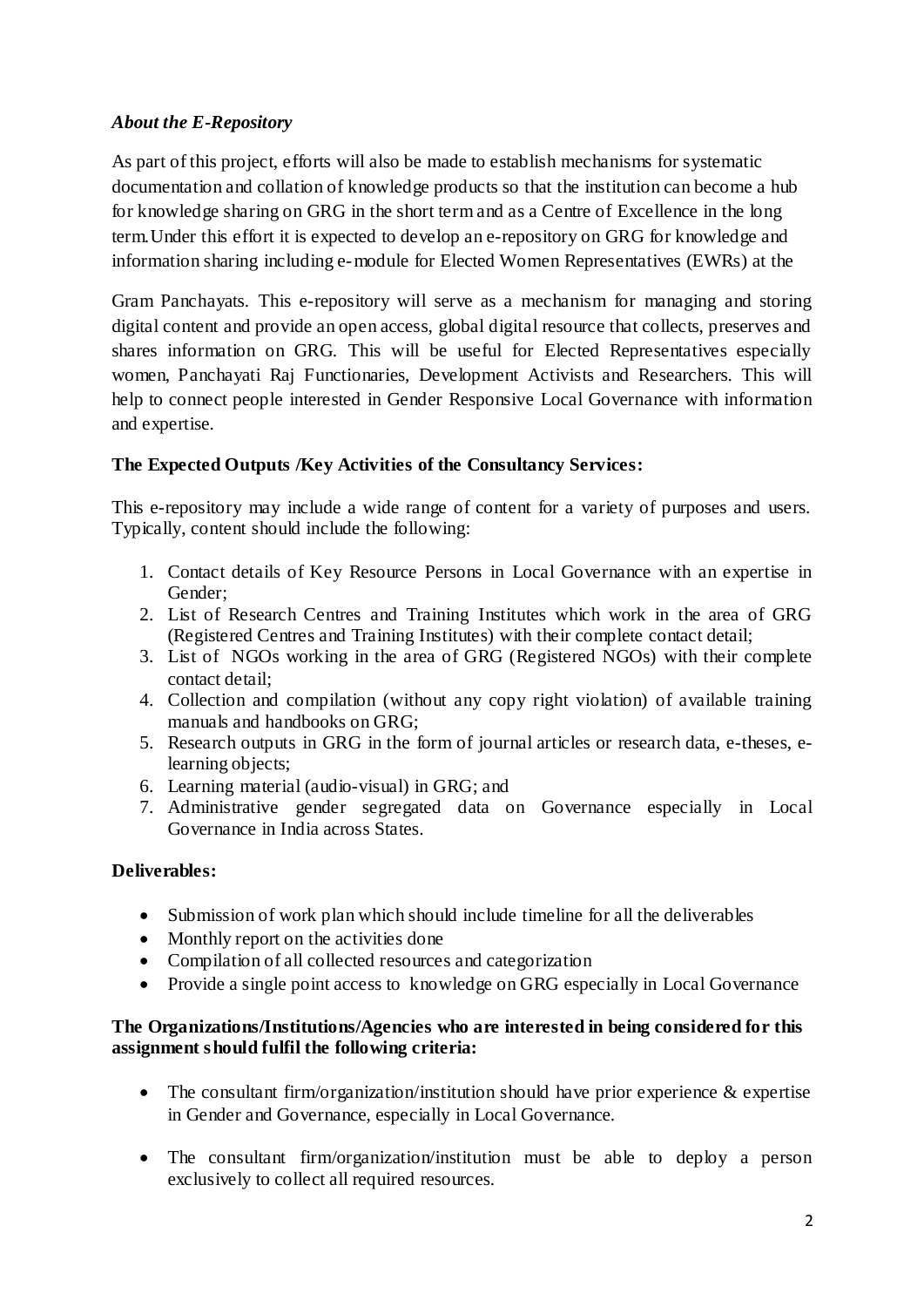### **Duration and Budget:**

The total duration of the engagement for consulting services is expected to be four months and the budget allocated for this activity is Rs. 1,00,000/- (Rupees One Lakh only). This amount will be released in three instalments. The first Instalment (20 % of the total amount) will be released after the submission of work plan within a month which should include timeline for all the deliverables and any two completed activity as mentioned in the Expected Outputs /Key Activities of the Consultancy Services. The second instalment (30% of the total amount) will be released after the submission of satisfactory mid-term progress reportin the third month as per the work plan along with the compiled resources collected so far. And the final instalment (50 % of the total amount) will be released after completing all activities as mentioned in the work plan and submit the resources compiled for archiving in the erepository.

### **Letter of Agreement**:

Letter of Agreement (LoA) will be signed between NIRD&PR and the Consultancy Service on agreed terms and conditions. If the Consultancy Service is not able to complete the task as per the work plan, the contract will be terminated immediately and the Consultancy Service has to reimburse the money received till then.

### **General Instructions:**

Consultants or associations of consultants, who are interested in being considered for the assignment should submit the following documents:

- Cover Letter
- Organization Profile (**Annex 1**)
- CV of Consultant(s) (**Annex 2**)
- Proposed work plan and Proposed break-up of the budget

Expressions of interest with support of relevant documents should be mailed to **unwomennird@gmail.com** or can be sent to:

Dr. N. V. Madhuri Associate Professor Centre for Gender Studies and Development National Institute of Rural Development and Panchayati Raj Rajendranagar Hyderabad -30

The last date for submission of Expression of Interest is **15th April, 2017**.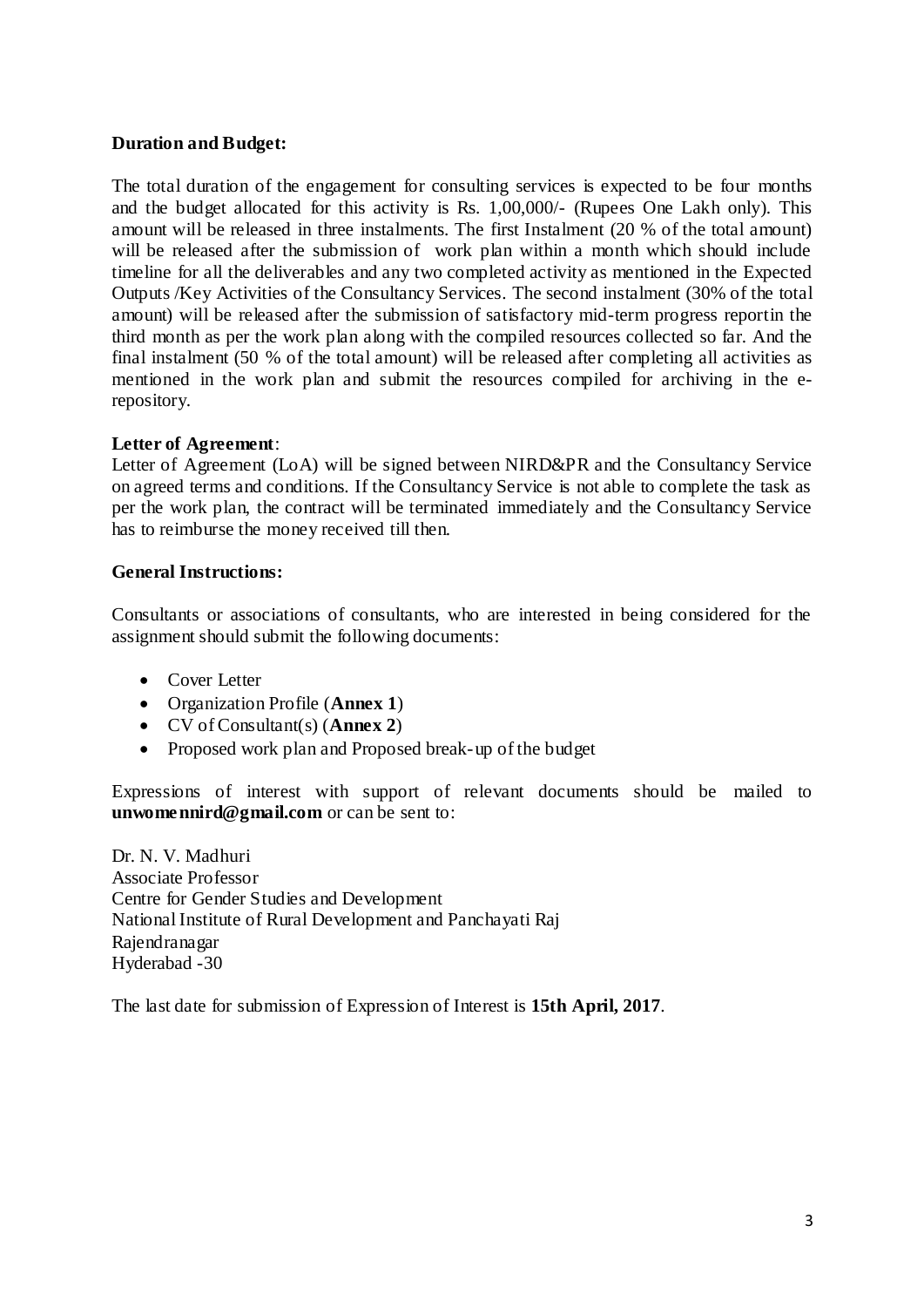| <b>Application for</b>                                                             |            |            |            |              |
|------------------------------------------------------------------------------------|------------|------------|------------|--------------|
| Name of the Organization                                                           |            |            |            |              |
| <b>Year of Registration</b>                                                        |            |            |            |              |
| <b>Address</b>                                                                     |            |            |            |              |
|                                                                                    |            |            |            |              |
| Phone                                                                              |            |            |            |              |
| <b>FAX</b>                                                                         |            |            |            |              |
| E-Mail:                                                                            |            |            |            |              |
| Website                                                                            |            |            |            |              |
| <b>Brief Note about the Organization</b>                                           |            |            |            |              |
|                                                                                    |            |            |            |              |
|                                                                                    |            |            |            |              |
| List of Projects completed in the last 5<br>years                                  |            |            |            |              |
| <b>Number of Human Resource in the</b><br><b>Organization with their Names and</b> |            |            |            |              |
| <b>Designation</b>                                                                 |            |            |            |              |
| Financial turn over for last 3 years                                               | FY 2013-14 | FY 2014-15 | FY 2015-16 | <b>TOTAL</b> |
| (Rs in Lakhs)                                                                      |            |            |            |              |
| <b>Key Contact Person's Name</b>                                                   |            |            |            |              |
| <b>Key Contact Person's Designation</b>                                            |            |            |            |              |
| <b>Phone/Mobile</b>                                                                |            |            |            |              |
| Fax                                                                                |            |            |            |              |
| $E-Mail$                                                                           |            |            |            |              |